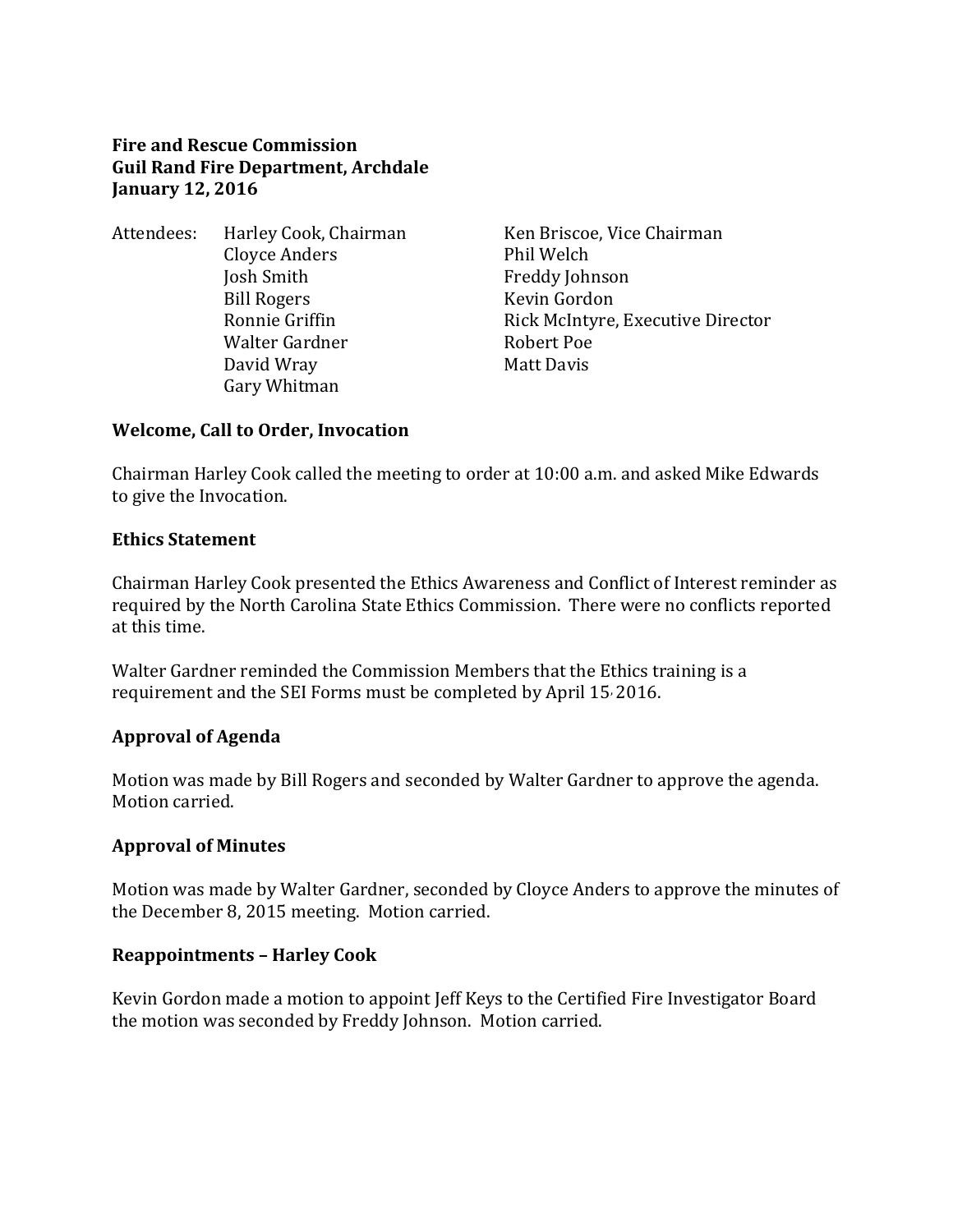#### **Board Reports**

## **Certification Board Update** – Kevin Gordon, Chair, Certification Board **See Attached Report**

Matt Davis asked that the Certification Board look into the Fire Officer Qualification requirements. Kevin will give an update at the April meeting.

See Attached Report

Freddy Johnson made a motion to accept the December Certification Board report with recommendations. The motion was seconded by Ronnie Griffin. Motion passed

**VSWCF** – Cloyce Anders

Cloyce reviewed the attached VSWCF Claim Summary.

## **Certified Fire Investigator Board Update – Freddy Johnson**

Freddy reviewed the attached minutes. Freddy presented Lee Newcombe with a certificate of appreciation for serving on the CFI Board.

## **OLD BUSINESS**

### **NFIRS – Kim Williams**

All 2015 data recevied has been imported into the NFIRS database. Fire Departments have been asked to send in any data by March 1, 2016 to ensure all date is included in the annual report to be posted in April.

The NC DOI OSFM has purchased an Incident Reporting software package from Image Trend. The software will include Records Management Software and will be available to all NC County Fire Marshals and Fire Departments at no cost. Demonstrations will be available at the Mid Winter Chiefs Conference. July 1, 2016 is the anticipated launch date.

## **NEW BUSINESS**

## **Fayetteville Technical Community College Appeal – Harley Cook**

Fayetteville Technical Community College has appealed the Certification Board's decision to suspend their Delivery Agency Status.

Harley entertained a motion to lift the suspension of delivery agency status until the Commission hears the full appeal from Fayetteville Technical Community College at the next Commission meeting in April.

Freddy Johnson made a motion to accept, seconded by Cloyce Anders. Motion was opposed by Kevin Gordon and Bill Rogers. Motion carried.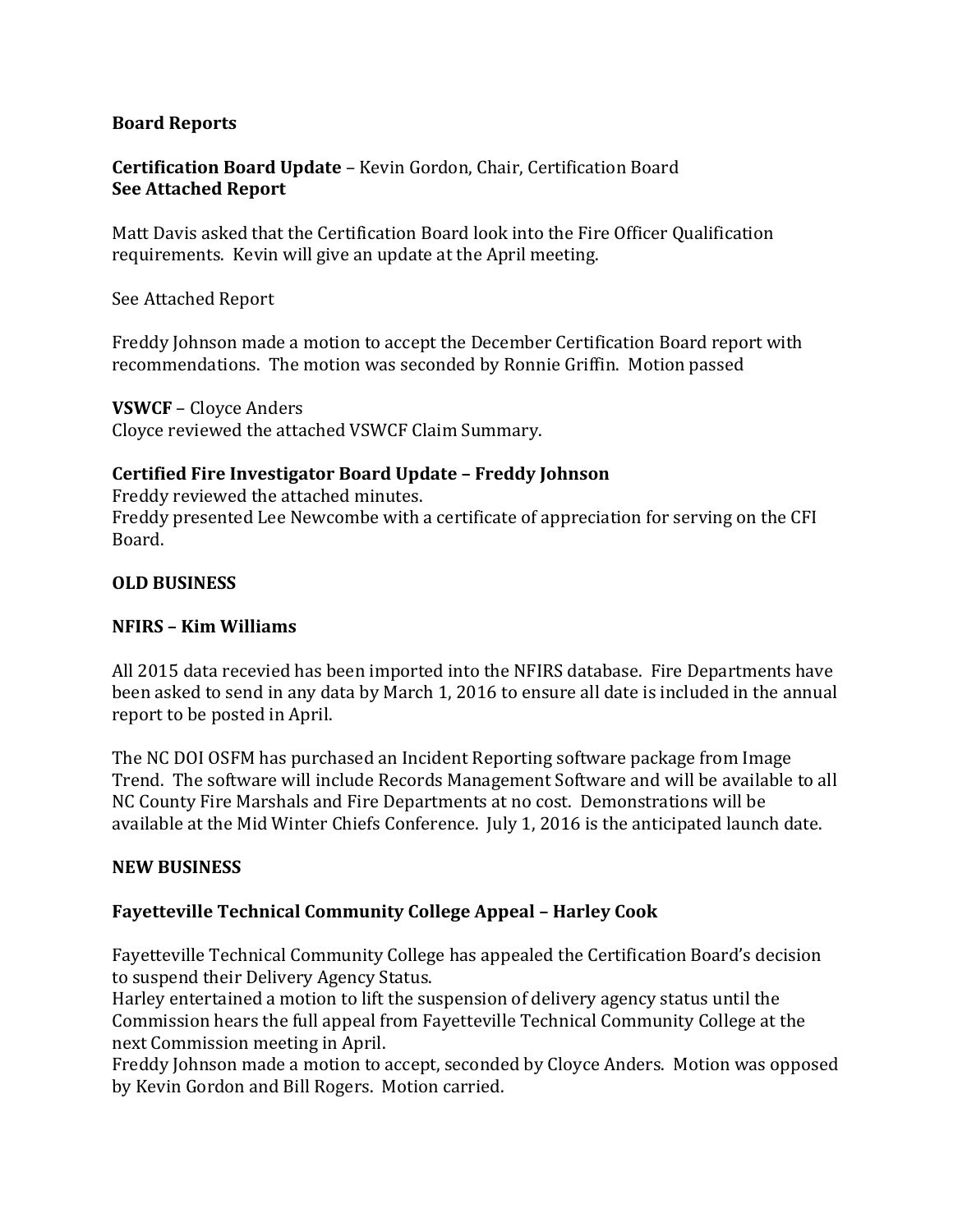### **High School Firefighter Presentation – David Barbour**

David reviewed of the Department of Public Instruction's annual report. McDowell High School students discussed their experience in the McDowell High School Program.

### **AGENCY REPORTS**

#### **Department of Insurance – Rick McIntyre**

#### **Meg Langston – Injury Prevention**

Firefighters Board of Trustee Report is due Jan 31, 2016 The ability to delegate the responsibility of completing this report can be given to the individual fire chief.

140 Volunteer Rescue/EMS Fund Grant applications were submitted and awarded.

VFD Grant opened January 1, 2106. These grants will be awarded in March/April 2016.

Fire and Life Safety Educators Conference will be February 23 – 26, 2016 at the Great Wolfe Lodge. We will be celebrating 40<sup>th</sup> Anniversary.

The NC Sprinkler Coalition along with other partners will be doing a sprinkler demonstration at Mid Winter Conference.

Staff is working to reestablish the funding for smoke alarms and hopes to be able to begin the program again. OSFM will be re-applying for the FEMA funding when the grant opens.

The planning for the Safe Kids Conference in May is ongoing. This conference will be open to all injury prevention professionals. There will be topics from poison prevention, fire safety, child passenger safety, water safety and sports safety.

Safe Kids Day will be April 24.

CPS certification classes are being planned for spring.

Buckle Up conference will be May 4 – 6, 2016.

#### **Wayne Bailey – Commission, Training and Inspections**

IFSAC Visit was in November. We had exceptions which will be cleaned up and corrected by the April 2016 IFSAC annual meeting.

NC NFA state weekend was held at the NFA with 241 students in attendance.